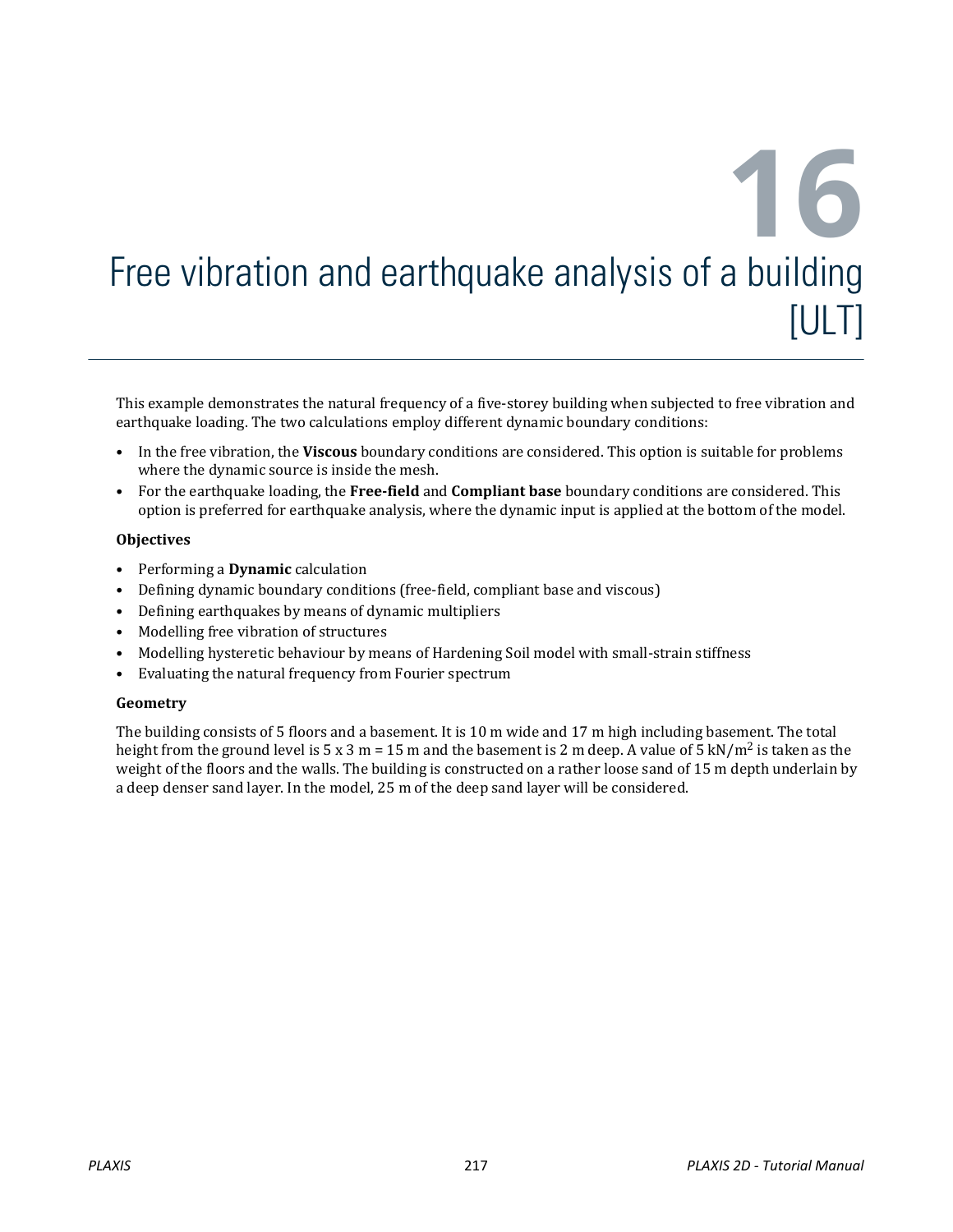### **Free vibration and earthquake analysis of a building [ULT]**

Create new project



*Figure 189: Geometry of the project*

# 16.1 Create new project

To create the new project, follow these steps:

- **1.** Start the Input program and select **Start a new project** from the **Quick start** dialog box.
- **2.** In the **Project** tabsheet of the **Project properties** window, enter an appropriate title.
- **3.** In the **Model** tabsheet keep the default options for **Model** (**Plane strain**) and **Elements** (**15-Noded**).
- **4.** Keep the default units and constants and set the model **Contour** to  $x_{min} = -80$  m,  $x_{max} = 80$  m,  $y_{min} = -40$  m and  $y_{max} = 15$  m.

# 16.2 Define the soil stratigraphy

The subsoil is divided into a 15 m thick rather loose sand layer and a 25 m thick medium dense sand layer. The phreatic level is assumed to be at  $y = -15$  m. Hydrostatic pore pressures are generated in the whole geometry according to this phreatic line.

- **1.** Click the **Create borehole** button **a** and create a borehole at  $x = 0$ . The **Modify soil layers** window pops up.
- **2.** Add two soil layers extending from  $y = 0$  to  $y = -15$  and from  $y = -15$  to  $y = -40$ .
- **3.** Set the **Head** in the borehole at -15 m.

# 16.3 Create and assign material data sets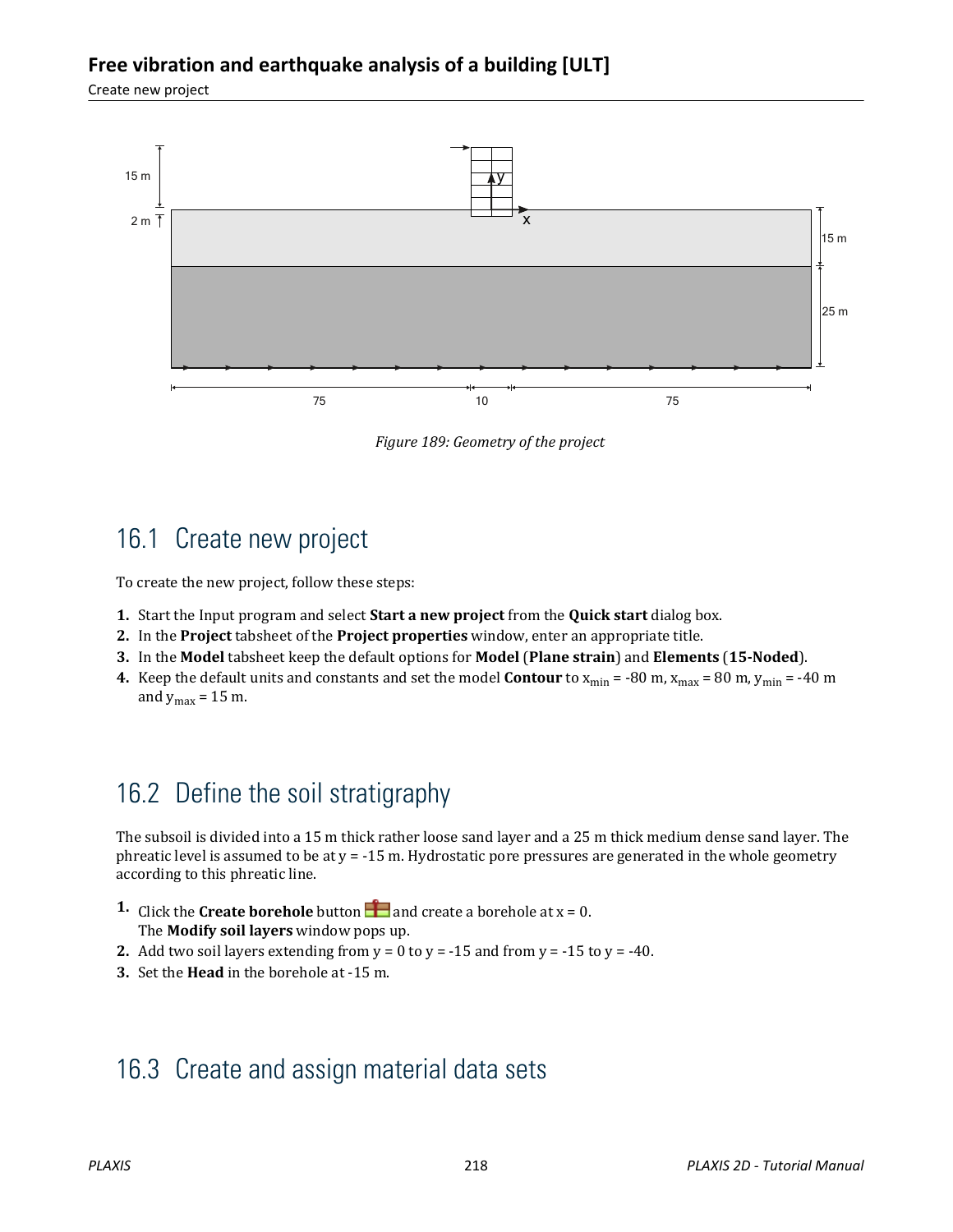#### Create and assign material data sets

The upper layer consists of rather loose sand and the lower one is a medium dense sand. Both have Hardening Soil model with small-strain stiffness properties. The presence of the groundwater is neglected. The soil layers with Hardening Soil model with small-strain stiffness properties have inherent hysteretic damping.

- Open the **Material sets** window.
- Create data sets under **Soil and interfaces** set type according to the information given in Table 35 (on page 219).
- Assign the material datasets to the corresponding soil layers in the borehole.

#### **Table 35: Material properties**

| <b>Parameter</b>                                      | <b>Name</b>                   | <b>Upper sand layer</b> | <b>Lower sand layer</b> | <b>Unit</b>       |
|-------------------------------------------------------|-------------------------------|-------------------------|-------------------------|-------------------|
| <b>General</b>                                        |                               |                         |                         |                   |
| Material model                                        |                               | HS small                | HS small                |                   |
| Type of material behaviour                            |                               | Drained                 | Drained                 |                   |
| Soil unit weight above phreatic level                 | Yunsat                        | 16                      | 20                      | $kN/m^3$          |
| Soil unit weight below phreatic level                 | $\gamma_{\text{sat}}$         | 20                      | 20                      | $kN/m^3$          |
| <b>Parameters</b>                                     |                               |                         |                         |                   |
| Secant stiffness in standard drained<br>triaxial test | $E_{50}$ <sup>ref</sup>       | $20.10^{3}$             | $30.10^{3}$             | kN/m <sup>2</sup> |
| Tangent stiffness for primary<br>oedometer loading    | $E_{\text{oed}}^{\text{ref}}$ | $26.10^{3}$             | $36.10^{3}$             | kN/m <sup>2</sup> |
| Unloading / reloading stiffness                       | $E_{ur}$ ref                  | $95.10^{3}$             | $110 \cdot 10^{3}$      | kN/m <sup>2</sup> |
| Power for stress-level dependency of<br>stiffness     | $\mathfrak{m}$                | 0.5                     | 0.5                     |                   |
| Cohesion                                              | $c'_{ref}$                    | 10                      | 5                       | kN/m <sup>2</sup> |
| Friction angle                                        | $\varphi'$                    | 31                      | 28                      | $\circ$           |
| Dilatancy angle                                       | $\psi$                        | $\mathbf{0}$            | $\mathbf{0}$            | $\circ$           |
| Shear strain at which $G_s$ = 0.722 $G_0$             | $Y_{0.7}$                     | $0.15 \cdot 10^{-3}$    | $0.1 \cdot 10^{-3}$     | $\blacksquare$    |
| Shear modulus at very small strains                   | $G_0^{\text{ref}}$            | $270 \cdot 10^{3}$      | $100 \cdot 10^{3}$      | kN/m <sup>2</sup> |
| Poisson's ratio                                       | $v'_{ur}$                     | 0.2                     | 0.2                     |                   |

When subjected to cyclic shear loading, the Hardening Soil model with small-strain stiffnesswill show typical hysteretic behaviour. Starting from the small-strain shear stiffness, G<sub>0</sub>r<sup>ef</sup>, the actual stiffness will decrease with increasing shear. The figures below display the Modulus reduction curves, i.e. the decay of the shear modulus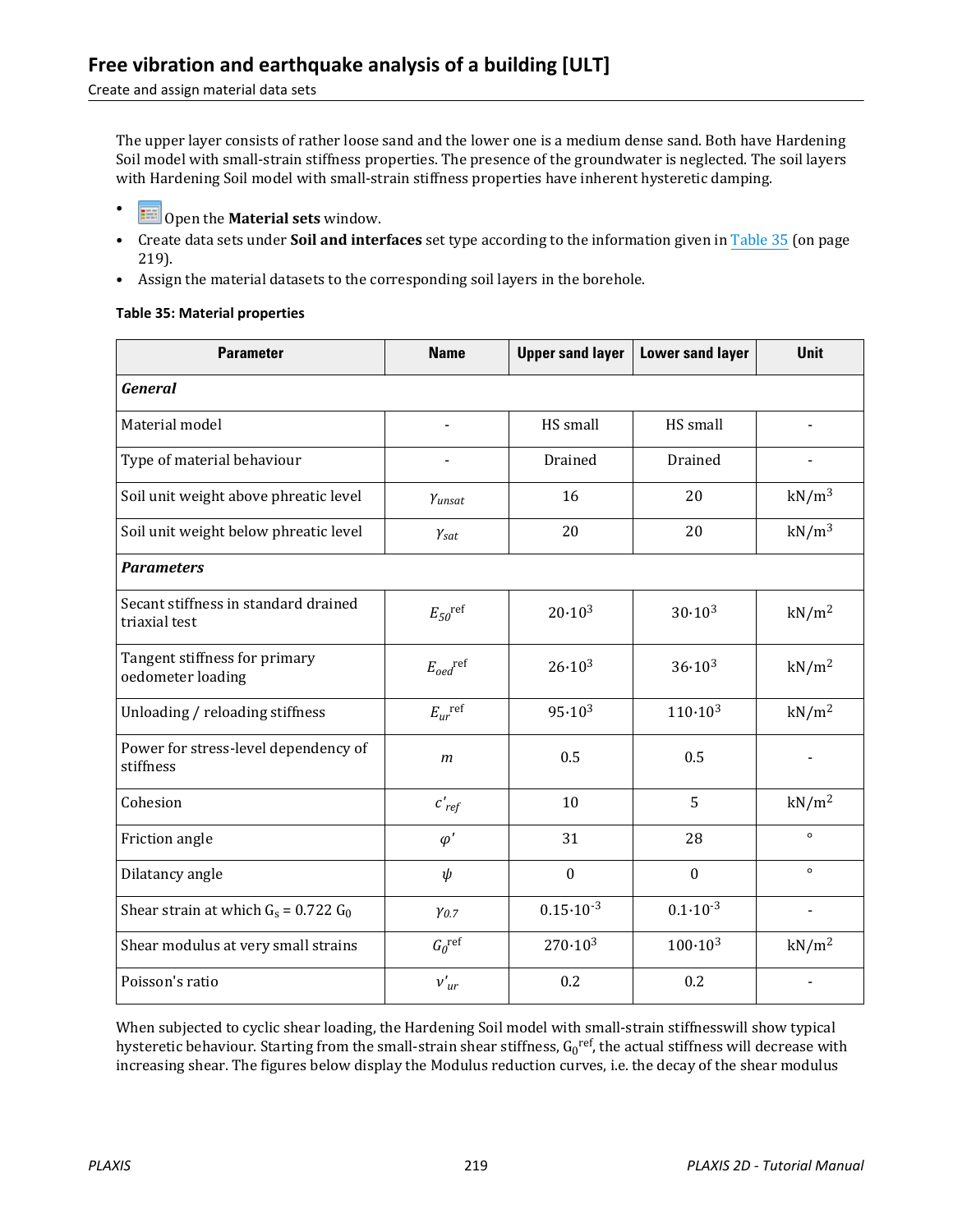Create and assign material data sets

with strain. The upper curve shows the secant shear modulus and the lower curve shows the tangent shear modulus.



*Figure 190: Modulus reduction curves for the upper sand layer*



*Figure 191: Modulus reduction curve for the lower sand layer*

In the Hardening Soil model with small-strain stiffness, the tangent shear modulus is bound by a lower limit,  $G_{ur}$ .

$$
G_{ur}=\frac{E_{ur}}{2\left(1+\textit{v}_{ur}\right)}
$$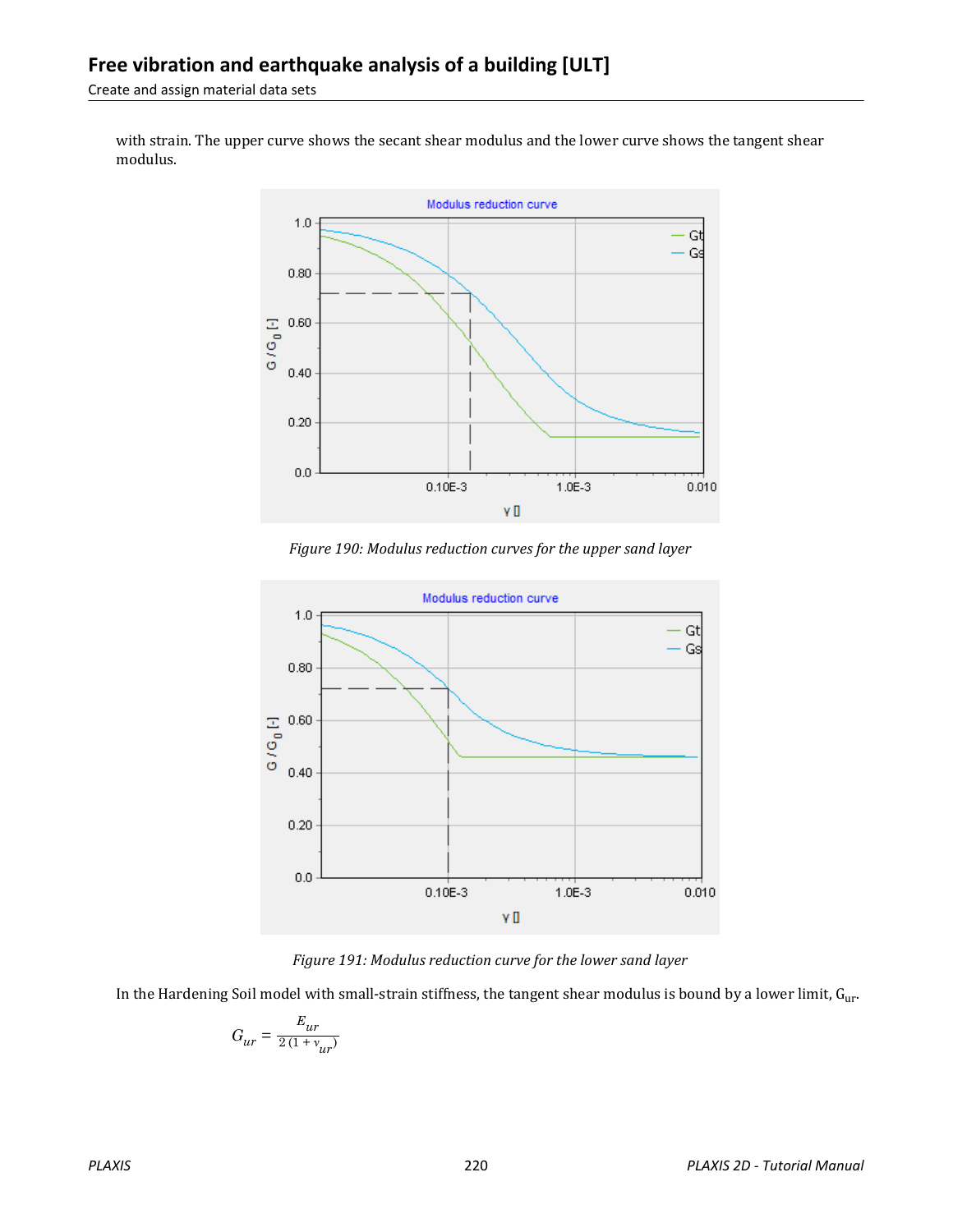The values of G<sub>ur</sub><sup>ref</sup> for the **Upper sand layer** and **Lower sand layer** and the ratio to G<sub>0</sub><sup>ref</sup> are shown in the table below. This ratio determines the maximum damping ratio that can be obtained.

| Table 36: $G_{\text{ur}}$ values and ratio to $G_0^{\text{ref}}$ |  |  |  |  |  |  |
|------------------------------------------------------------------|--|--|--|--|--|--|
|------------------------------------------------------------------|--|--|--|--|--|--|

| <b>Parameter</b>     | <b>Upper sand layer</b> | <b>Lower sand layer</b> | <b>Unit</b>       |
|----------------------|-------------------------|-------------------------|-------------------|
| $\mathbf{u}_{ur}$    | 39E3                    | 45E3                    | kN/m <sup>2</sup> |
| $G_0{}^{ref}/G_{ur}$ | 6.82                    | 2.18                    | ۰.                |

The figures below show the damping ratio as a function of the shear strain for the material used in the model. A 0.1 more detailed description about the modulus reduction curve to the damping curve can be found in the literature.<sup>6</sup>  $\overline{e}$ 



*Figure 192: Damping curve for the upper sand layer*

<sup>6</sup> Brinkgreve, R.B.J., Kappert, M.H., Bonnier, P.G. (2007). Hysteretic damping in small-strain stiffness model. In Proc. 10th Int. Conf. on Comp. Methods and Advances in Geomechanics. Rhodes, Greece, 737-742.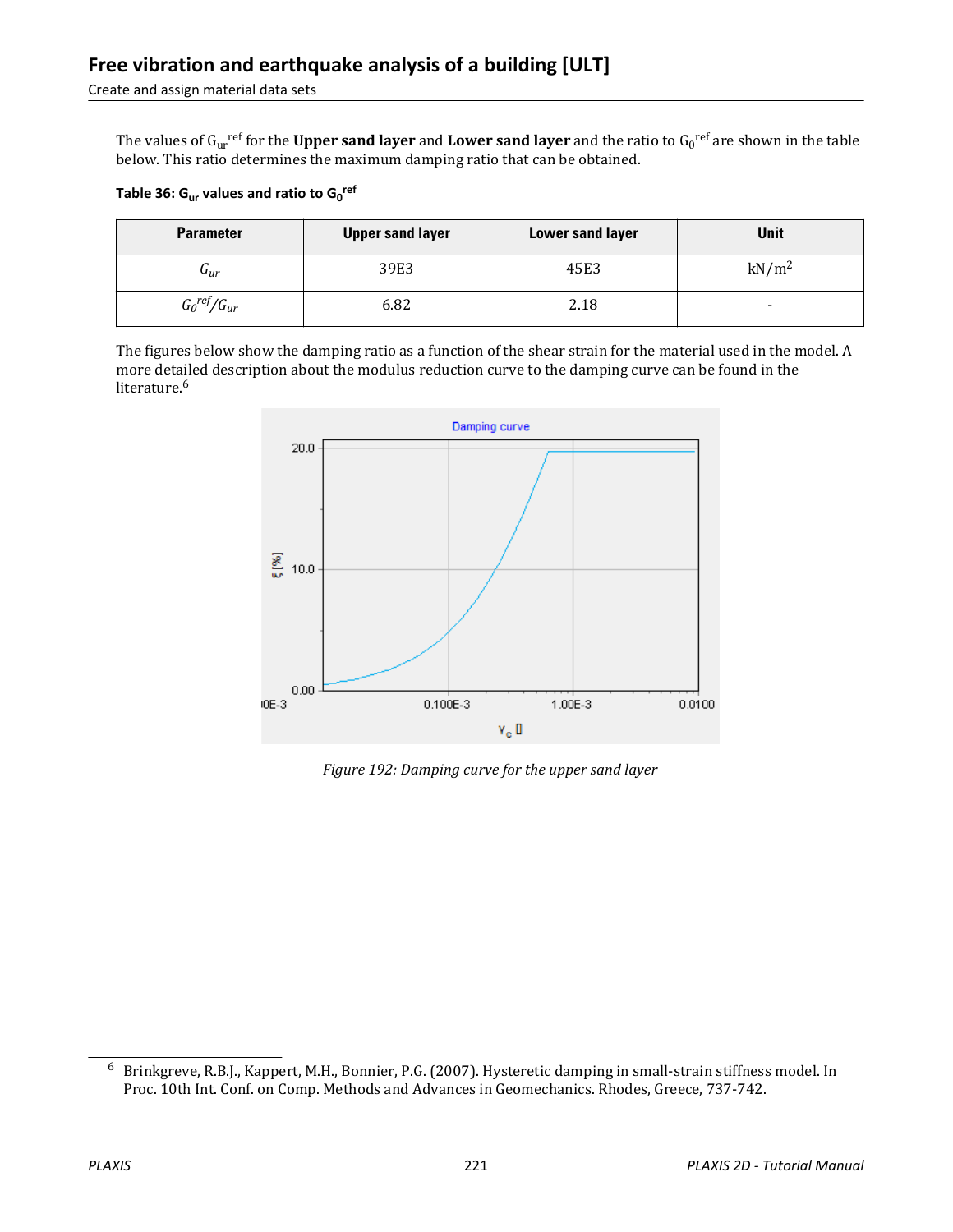Define the structural elements



*Figure 193: Damping curve for the lower sand layer*

# 16.4 Define the structural elements

The structural elements of the model are defined in the **Structures** mode.

# 16.4.1 Define the building

The building consists of 5 floors and a basement. It is 10 m wide and 17 m high including the basement. A value of 5 kN/m<sup>2</sup> is taken as the weight of the floors and the walls. The total height from the ground level is 5 x 3 m = 15 m and the basement is 2 m deep.

The plates, representing the walls and the floors in the building, are considered to be linear elastic. Note that two different material datasets are used, one for the basement and the other for the rest of the building. The physical damping in the building is simulated by means of Rayleigh damping. A description of Rayleigh damping parameters is given in the Reference Manual.

| Table 37: Material properties of the building (plate properties) |  |  |  |
|------------------------------------------------------------------|--|--|--|
|------------------------------------------------------------------|--|--|--|

| <b>Parameter</b> | <b>Name</b>              | <b>Building</b> | <b>Basement</b> | <b>Unit</b> |
|------------------|--------------------------|-----------------|-----------------|-------------|
| Material type    |                          | Elastic         | Elastic         |             |
| Isotropic        | $\overline{\phantom{a}}$ | Yes             | Yes             |             |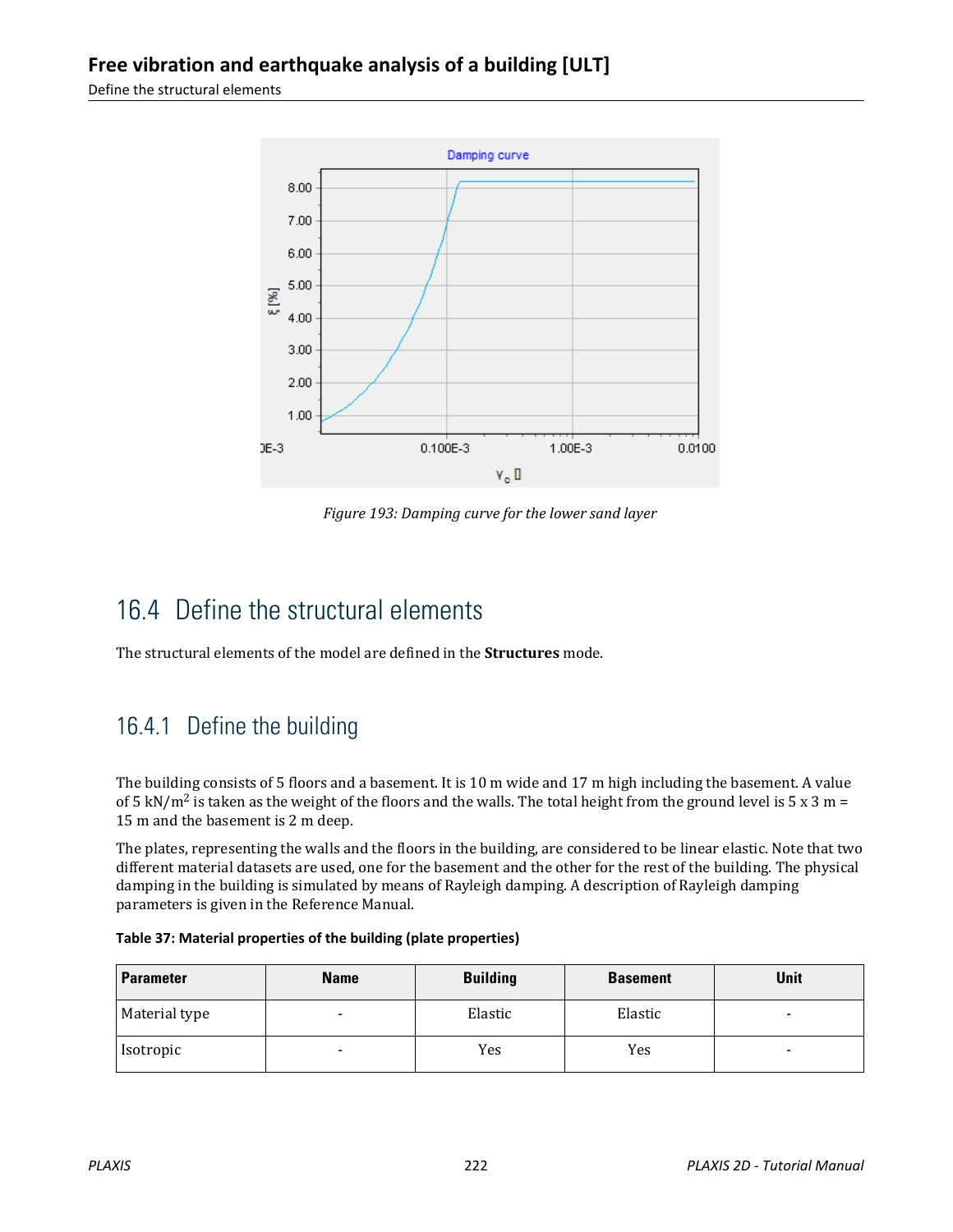### **Free vibration and earthquake analysis of a building [ULT]**

Define the structural elements

| <b>Parameter</b>         | <b>Name</b>              | <b>Building</b>     | <b>Basement</b>     | <b>Unit</b> |
|--------------------------|--------------------------|---------------------|---------------------|-------------|
| Axial stiffness          | $EA_1$                   | $9.10^{6}$          | $12.10^{6}$         | kN/m        |
| <b>Bending stiffness</b> | EI                       | $67.5 \cdot 10^{3}$ | $160 \cdot 10^{3}$  | $kNm^2/m$   |
| Weight                   | W                        | 10                  | 20                  | kN/m/m      |
| Poisson's ratio          | $\mathcal V$             | $\mathbf{0}$        | $\boldsymbol{0}$    |             |
| Rayleigh $\alpha$        |                          | 0.2320              | 0.2320              |             |
| Rayleigh $\beta$         |                          | $8.0 \cdot 10^{-3}$ | $8.0 \cdot 10^{-3}$ |             |
| Prevent punching         | $\overline{\phantom{0}}$ | No                  | N <sub>0</sub>      |             |

**Table 38: Material properties of the node-to-node anchor**

| <b>Parameter</b>     | <b>Name</b>   | <b>Column</b>    | <b>Unit</b> |
|----------------------|---------------|------------------|-------------|
| Material type        | Type          | Elastic          | $\,$        |
| Axial stiffness      | EA            | $2.5 \cdot 10^6$ | kN          |
| Out-of-plane spacing | $L_{spacing}$ |                  | m           |

- **1.** Use plates to create the vertical walls of the building from (-5 0) to (-5 15) and from (5 0) to (5 15).
- **2.** Again with plates, now define the vertical walls of the basement from (-5 -2) to (-5 0) and from (5 -2) to (5 0).
- **3.** Define the basement and ground level of the building as plates from (-5 -2) to (5 -2) and from (-5 0) to (5 0).
- **4.** Define the floors by copying the basement floor 5 times. To do so, select the basement floor and choose the

**Array** button **.** Now specify that we want to copy it in y-direction, 6 copies (be aware: number of copies includes the original) and an intermediate distance of 3 m.

- **5.** Define the material datasets for the structural elements in the building according to Table 37 (on page 222).
- **6.** Assign the Basement material dataset to the vertical plates (2) and the lowest horizontal plate (all below ground level) in the model.
- **7.** Assign the Building material dataset to the remaining plates in the model.
- 
- **8.** Use the Node-to-node anchor feature to define the column at the centre of the building connecting consecutive floors, hence (0 -2) to (0 0), (0 0) to (0 3), (0 3) to (0 6), (0 6) to (0 9), (0 9) to (0 12) and (0 12) to (0 15). Of course this can also be done by drawing one column and use the Array function to copy the others.
- **9.** Define the properties of the anchor according to Table 38 (on page 223) and assign the material dataset to the anchors in the model.

10.  $\frac{16!}{4!}$  Define an interface to model the interaction between soil and the building.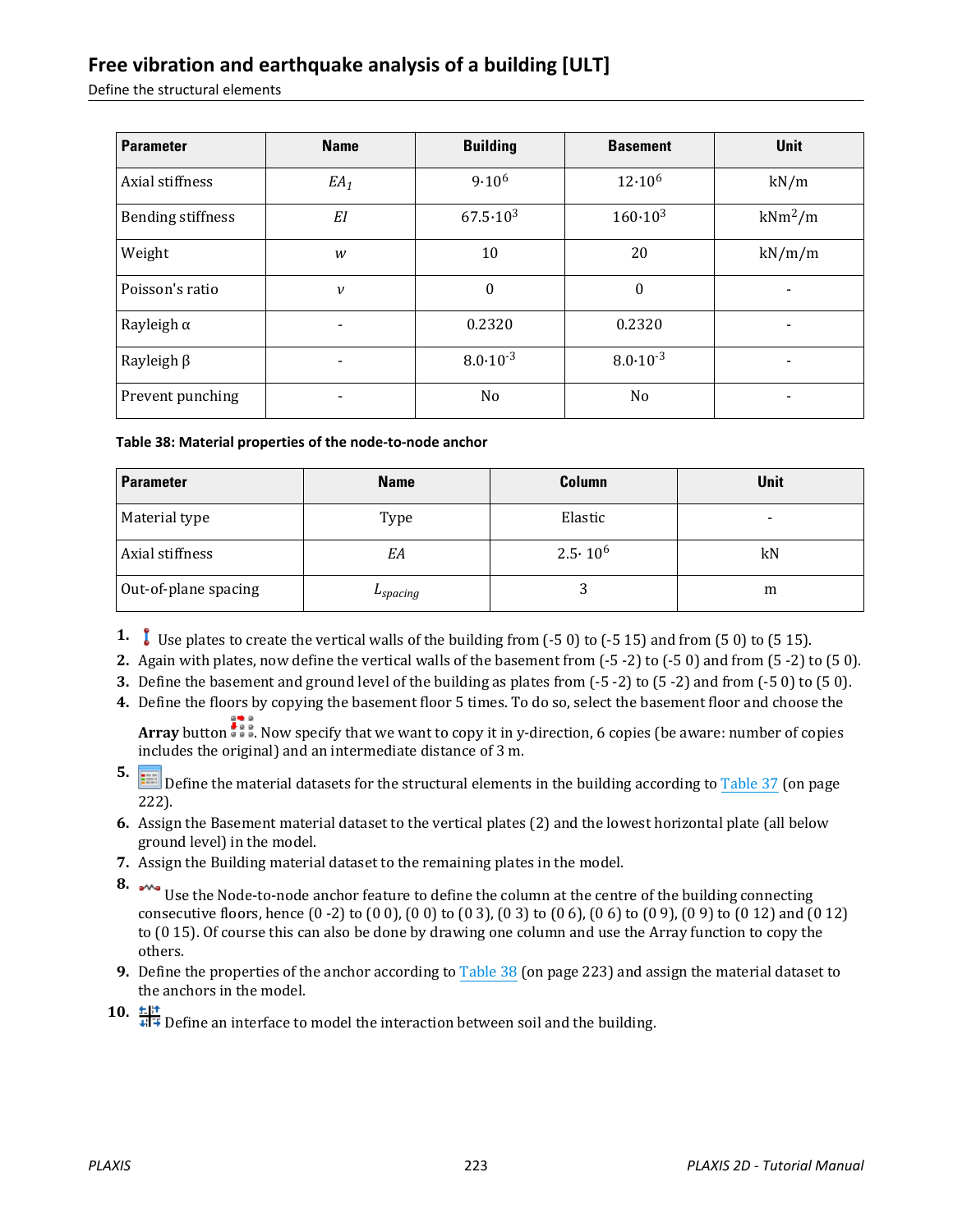# 16.4.2 Define the loads

- **1.** In order to model the driving force, a point load is created on top of the pile. To create a dynamic load:
	- **a.**  $\overrightarrow{S}$  Create a point load at the top left corner of the building.

**b.** Set  $F_{x,ref} = 10 \text{ kN/m}$  and  $F_{y,ref} = 0 \text{ kN/m}$ .

- **2.** The earthquake is modelled by imposing a prescribed displacement at the bottom boundary. To define the prescribed displacement:
	-
	- **a.**  $\downarrow\downarrow\downarrow\downarrow$  Define a line displacement at the bottom of the model, from (-80 -40) to (80 -40).
	- **b.** Set the x-component of the line displacement to **Prescribed** and assign a value of 1.0. The y-component of the line displacement is **Fixed**. The default distribution (Uniform) should be kept.
- **3.** To define the dynamic multipliers for the line displacement:
	- **a.** Expand the Dynamic line displacement.
	- **b.** Click the **Multiplier\_x** drop down menu and click on the appearing plus button  $\Box$ . The **Multipliers** window pops up and a new displacement multiplier is automatically added.
	- **c.** From the **Signal** drop-down menu select the **Table** option.
	- **d.** The file containing the earthquake data is available in the [Bentley Communities](https://communities.bentley.com/products/geotech-analysis/w/plaxis-soilvision-wiki/45568/plaxis-2d-tutorial-16-free-vibration-and-earthquake-analysis-of-a-building): search for the tutorial Free vibration and earthquake analysis of a building. Download the earthquake signal file 225a. smc.
	- **e.** In the **Multipliers** window click the **Open** button. In the appearing window change in the drop-down menu **Plain text files \*.txt** for **Strong motion CD-ROM files** option and select the appearing saved .smc file.
	- **f.** Select the **Acceleration** option in the **Data type** drop-down menu.
	- **g.** Select the **Drift correction** options and click **OK** to finalize the definition of the multiplier. The defined multiplier is displayed: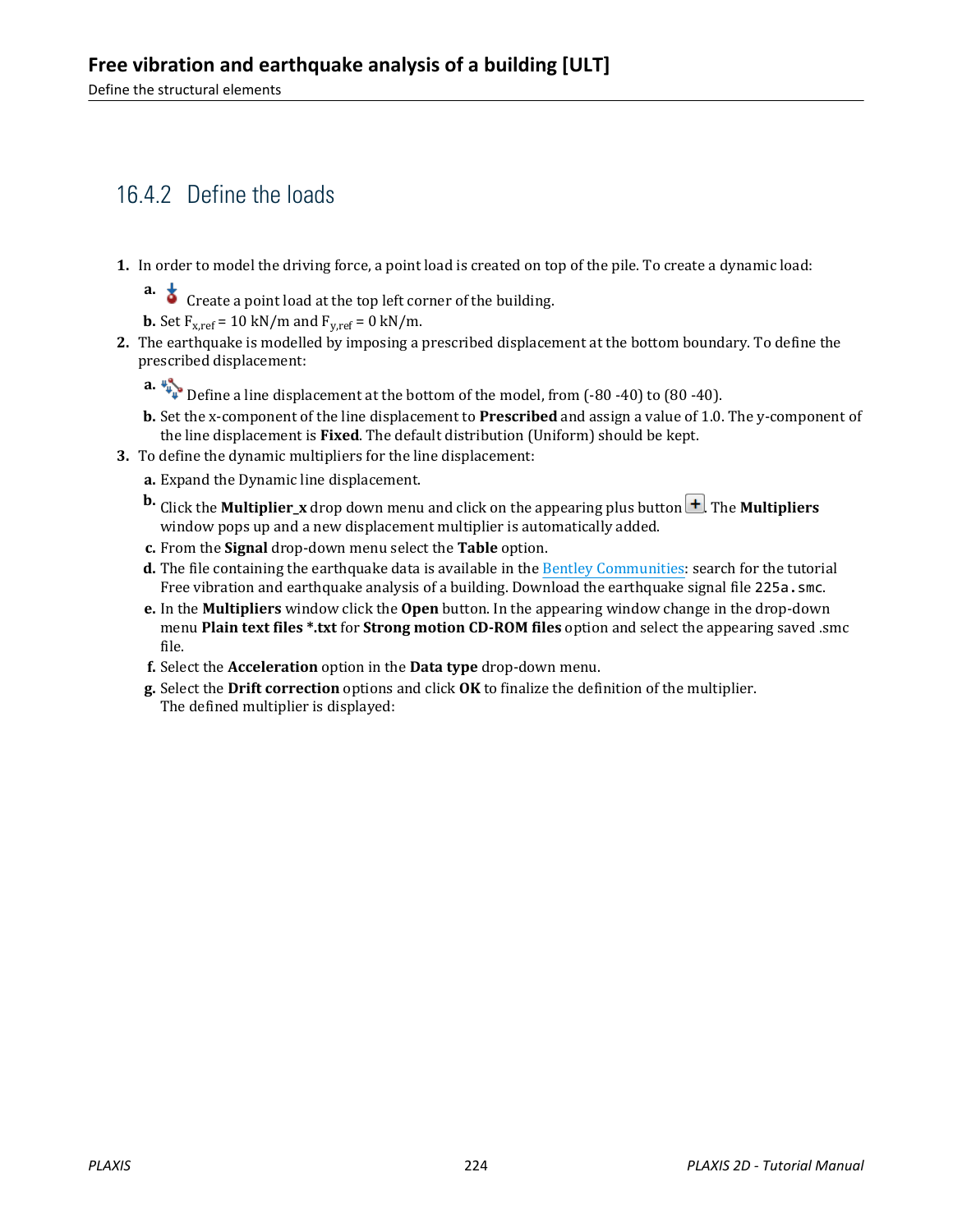Define the structural elements



*Figure 194: Dynamic multipliers window*

# 16.4.3 Create interfaces on the boundary

Free-field and Compliant base boundaries require the creation of interface elements along the vertical and bottom boundaries of the model in the Structures mode. The interface elements must be added inside the model, else the Free-field and Compliant base boundary conditions are ignored. To define the interfaces:

**1.** Click the **Create interfaces on the boundary** button to automatically generate the interfaces at the boundary of the model.

The geometry of the model is shown in the following figure:



*Figure 195: Geometry of the model*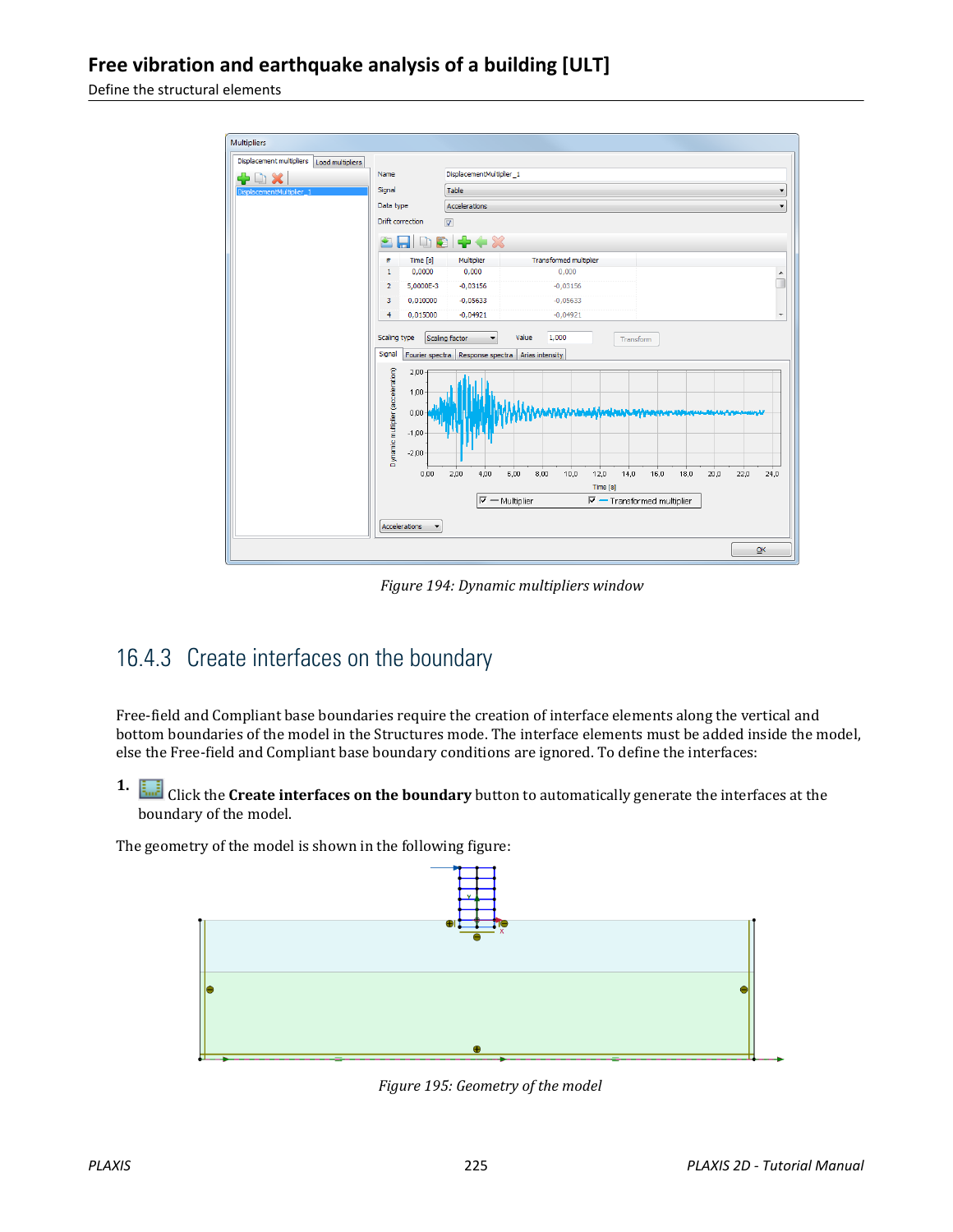# 16.5 Generate the mesh

- **1.** Proceed to the **Mesh** mode.
- **2.** Reset the mesh refinement on the boundaries by changing the **Coarseness factor** on the boundaries to 1.
- **3.** Select both soil layers and set their **Coarseness factor** to 0.3.
- **4.** Click the Generate mesh button  $\ddot{\bullet}$  to generate the mesh. Set the Element distribution to Medium.
- **5.** Click the **View mesh** button **th** to view the mesh. The resulting mesh is shown:



*Figure 196: The generated mesh*

**6.** Click the **Close** tab to close the Output program.

# 16.6 Define and perform the calculation

The calculation process consists of the initial conditions phase, simulation of the construction of the building, loading, free vibration analysis and earthquake analysis.

# 16.6.1 Initial phase

- **1.** Click on the **Staged construction** tab to proceed with definition of the calculation phases.
- **2.** The initial phase has already been introduced. The default settings of the initial phase will be used in this tutorial.
- **3.** In the **Staged construction** mode check that the building and load are inactive.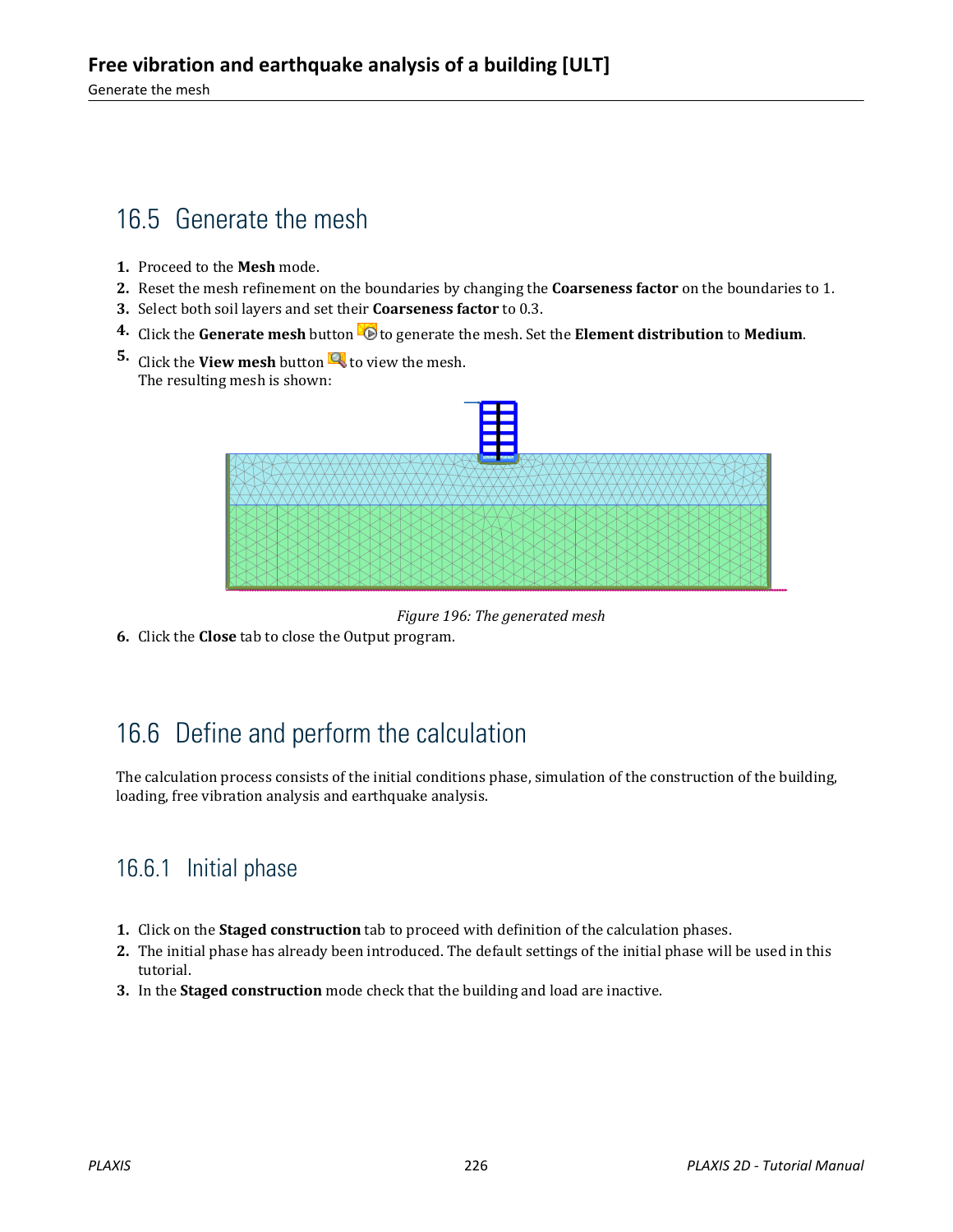### **Free vibration and earthquake analysis of a building [ULT]**

Define and perform the calculation



*Figure 197: Initial phase*

### 16.6.2 Phase 1: Building

- **1.** Click the **Add phase** button **the set of create a new phase. The default settings of the added phase will be used for** this calculation phase.
- **2.** In the **Staged construction** mode construct the building (activate all the plates, the anchors and only the interfaces of the basement) and deactivate the basement volume.



*Figure 198: Construction of the building*

### 16.6.3 Phase 2: Excitation

- **1.** Click the **Add phase** button **the create a new phase (Phase\_2).**
- **2.** In the **Phases** window select the **Reset displacement to zero** in the **Deformation control parameters** subtree. The default values of the remaining parameters will be used in this calculation phase.
- **3.** In the **Staged construction** mode activate the load. The value of the load is already defined in the **Structures** mode.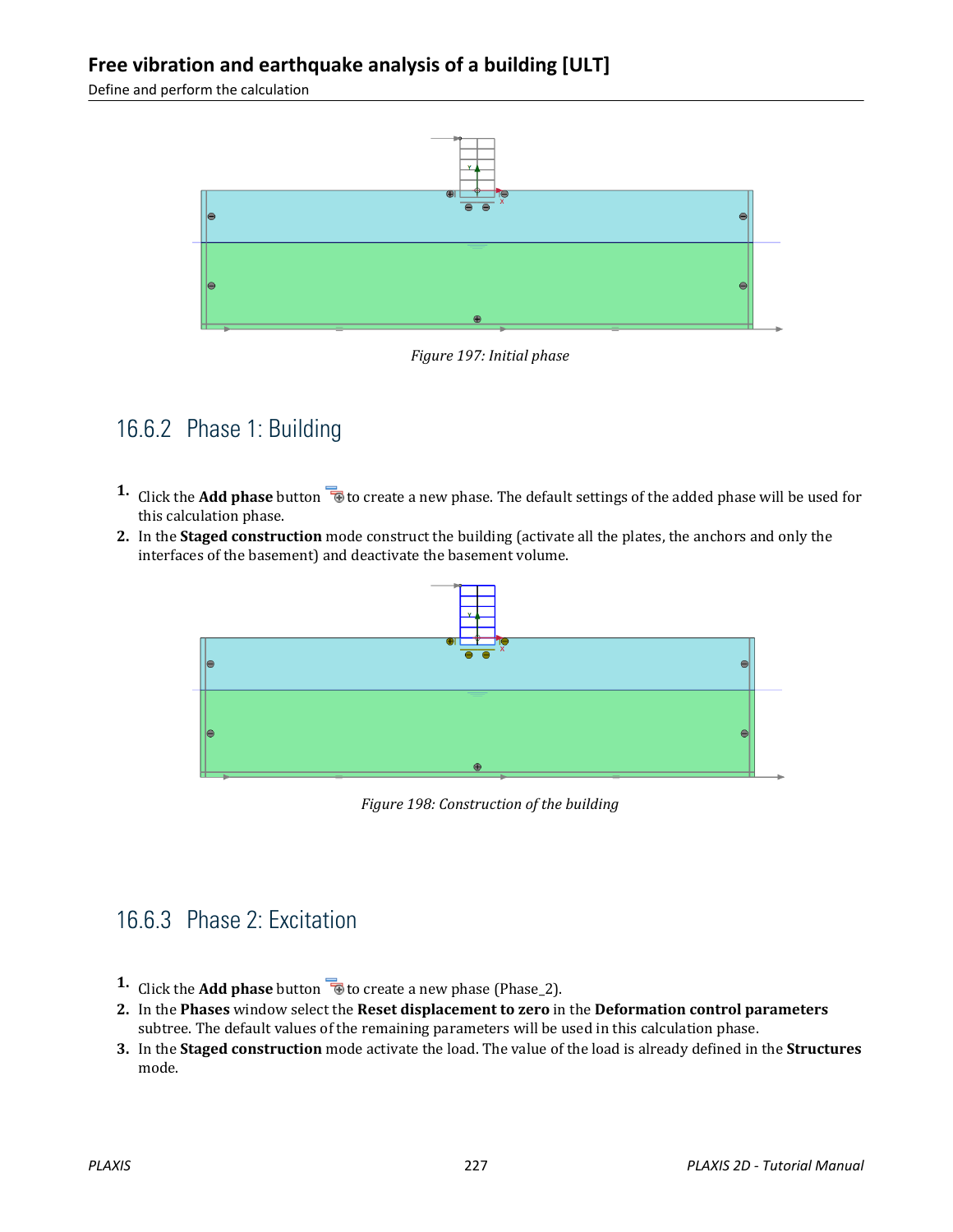# 16.6.4 Phase 3: Free vibration

- **1.** Click the **Add phase** button **the create a new phase (Phase\_3).**
- **2.** In the **Phases** window select the **Dynamic** option  $\mathbf{\mathbf{\Lambda}}$  as **Calculation type**.
- **3.** Set the **Dynamic time interval** parameter to 5 sec.
- **4.** In the **Staged construction** mode release (deactivate) the point load.
- **5.** In the **Model explorer** expand the **Model conditions** subtree.
- **6.** Expand the **Dynamics** subtree. Check the boundary conditions **BoundaryXMin**, **BoundaryXMax** and **BoundaryYMin** are viscous.



*Figure 199: Boundary conditions for dynamics calculations*

#### **Note:**

For a better visualisation of the results, animations of the free vibration and earthquake can be created. If animations are to be created, it is advised to increase the number of the saved steps by assigning a proper value to the **Max steps saved** parameter in the **Parameters** tabsheet of the **Phases** window.

# 16.6.5 Phase 4: Earthquake

**1.** Click the **Add phase** button **the set of create a new phase (Phase 4).**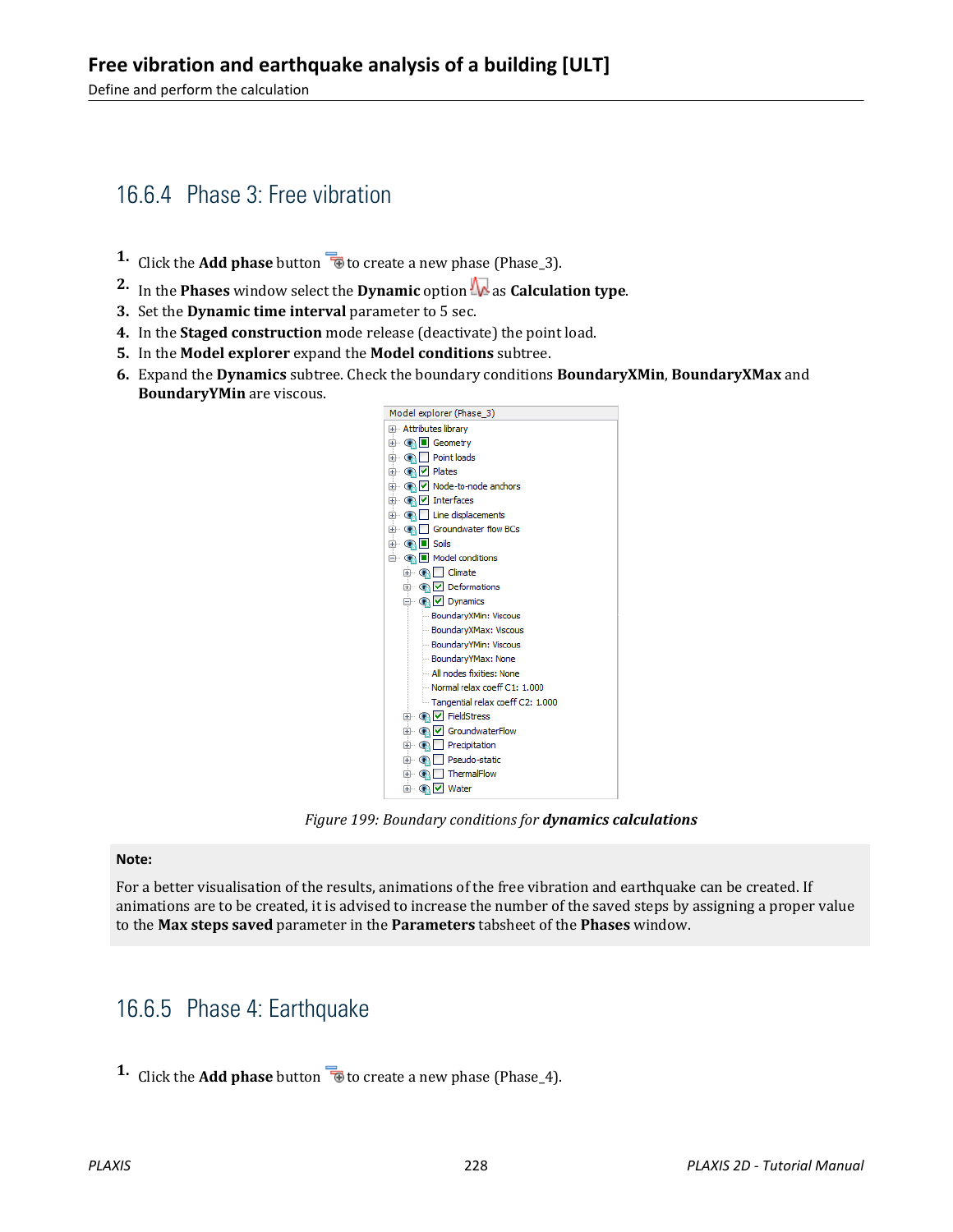- **2.** In the **Phases** window set the **Start from phase** option to Phase 1 (construction of building).
- **3.** Select the **Dynamic** option **A** as **Calculation type**.
- **4.** Set the **Dynamic time interval** parameter to 20 sec.
- **5.** Select the **Reset displacement to zero** in the **Deformation control parameters** subtree.
- **6.** In the **Numerical control parameters** unselect the option **Use default iter parameters** and set **Max steps** to 1000 in order to get a more detailed time-acceleration curve.
- **7.** In the **Model explorer** expand the **Model conditions** subtree.
- **8.** Expand the **Dynamics** subtree. Set the **BoundaryXMin** and **BoundaryXMax** to **Free-field**. Set the **BoundaryYMin** to **Compliant base**.



#### *Figure 200: Boundary conditions for dynamics calculations (Phase\_4)*

- **9.** Interface elements do not need to be active to enable the use of **Free-field** or **Compliant base** boundaries.
- **10.** In the **Model explorer** activate the **Line displacements** and its dynamic component. Make sure that the value of u<sub>x,start,ref</sub> is set to 0.5 m. Considering that the boundary condition at the base of the model will be defined using a **Compliant base**, the input signal has to be taken as half of the bedrock (within) motion.

# 16.6.6 Execute the calculation

- **1.** Click the **Select points for curves** button  $\triangledown$  in the side toolbar and select a point at the top of the building, close to or at (0 15).
- **2.** Click the **Calculate** button  $\int_{0}^{2\pi}$  to calculate the project.

**3.** After the calculation has finished, save the project by clicking the **Save** button .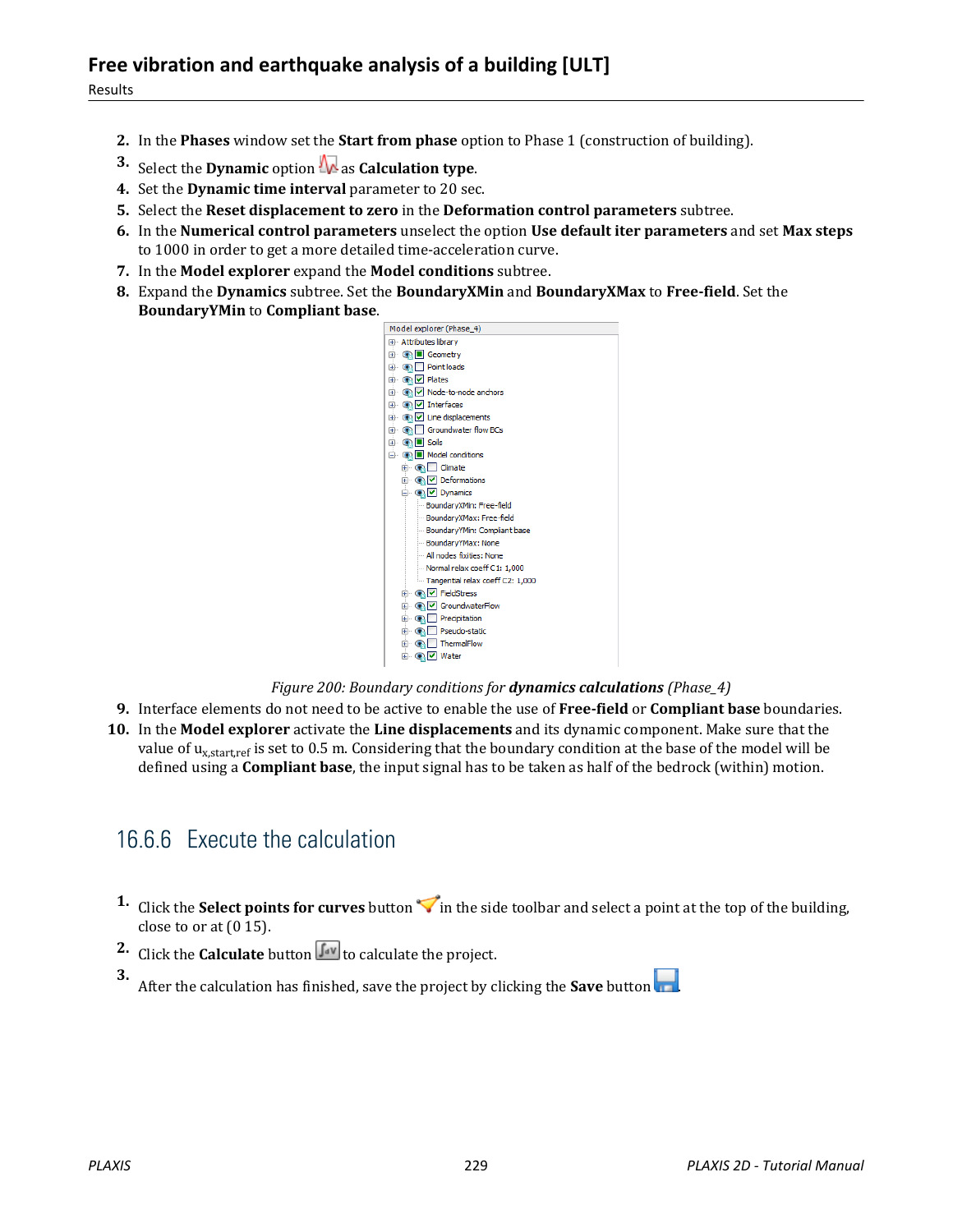# 16.7 Results

The figure below shows the deformed structure at the end of the Phase 2 (application of horizontal load).



*Figure 201: Deformed mesh of the system*

The figure below shows the time history of displacements of the selected points A (0 15) for the free vibration phase. It may be seen from the figure that the vibration slowly decays with time due to damping in the soil and in the building.



*Figure 202: Time history of displacements at selected points*

In the **Fourier** tabsheet of the **Curve generation** window select the **Power (spectrum)** and click **OK** to create the plot. The plot is shown below. From this figure it can be evaluated that the dominant building frequency is around 1 Hz.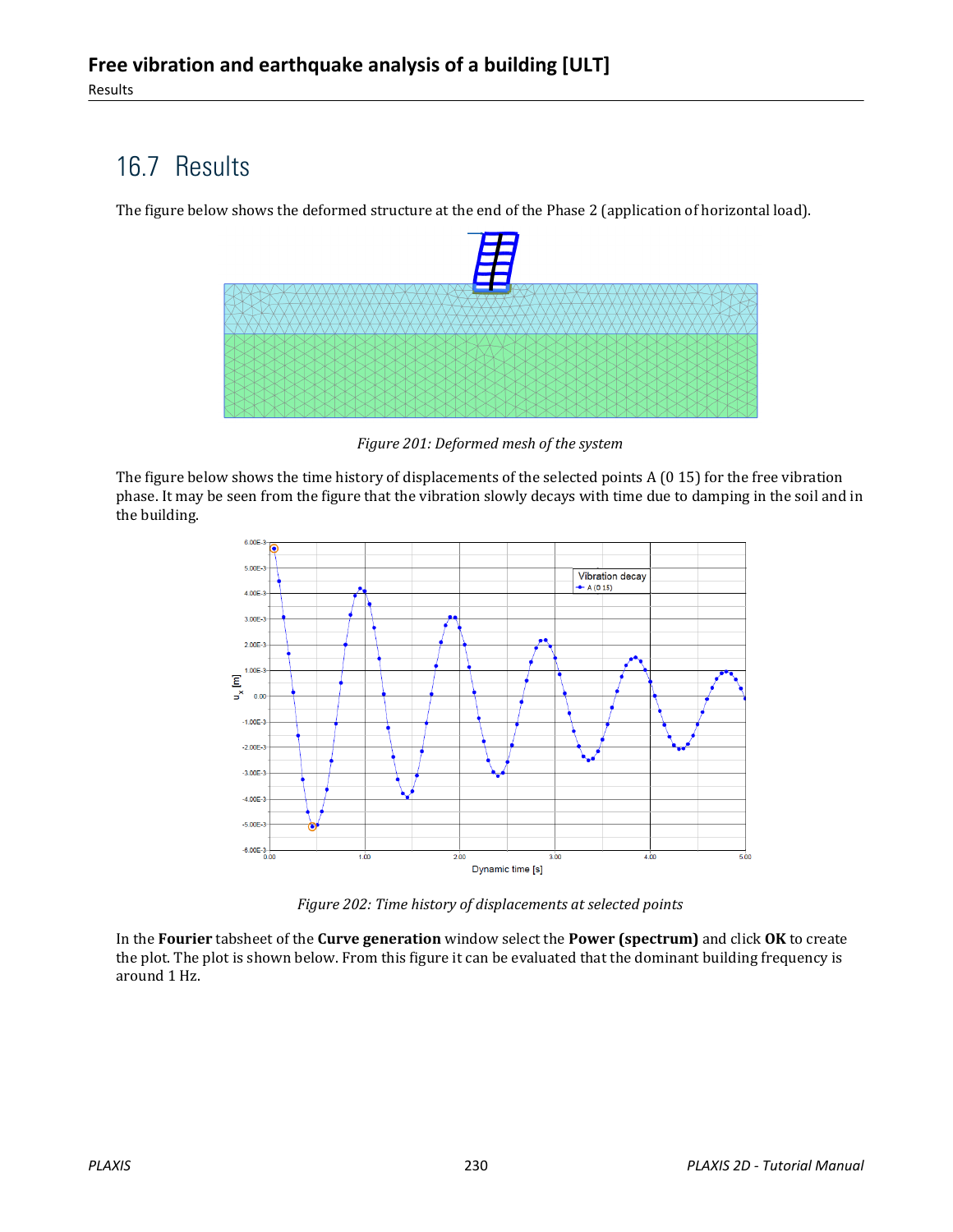

*Figure 203: Frequency representation (spectrum)*

The figure below shows the time history of the lateral acceleration of the selected point at (0 15) for the earthquake phase (dynamic analysis). For a better visualisation of the results animations of the free vibration and earthquake can be created.